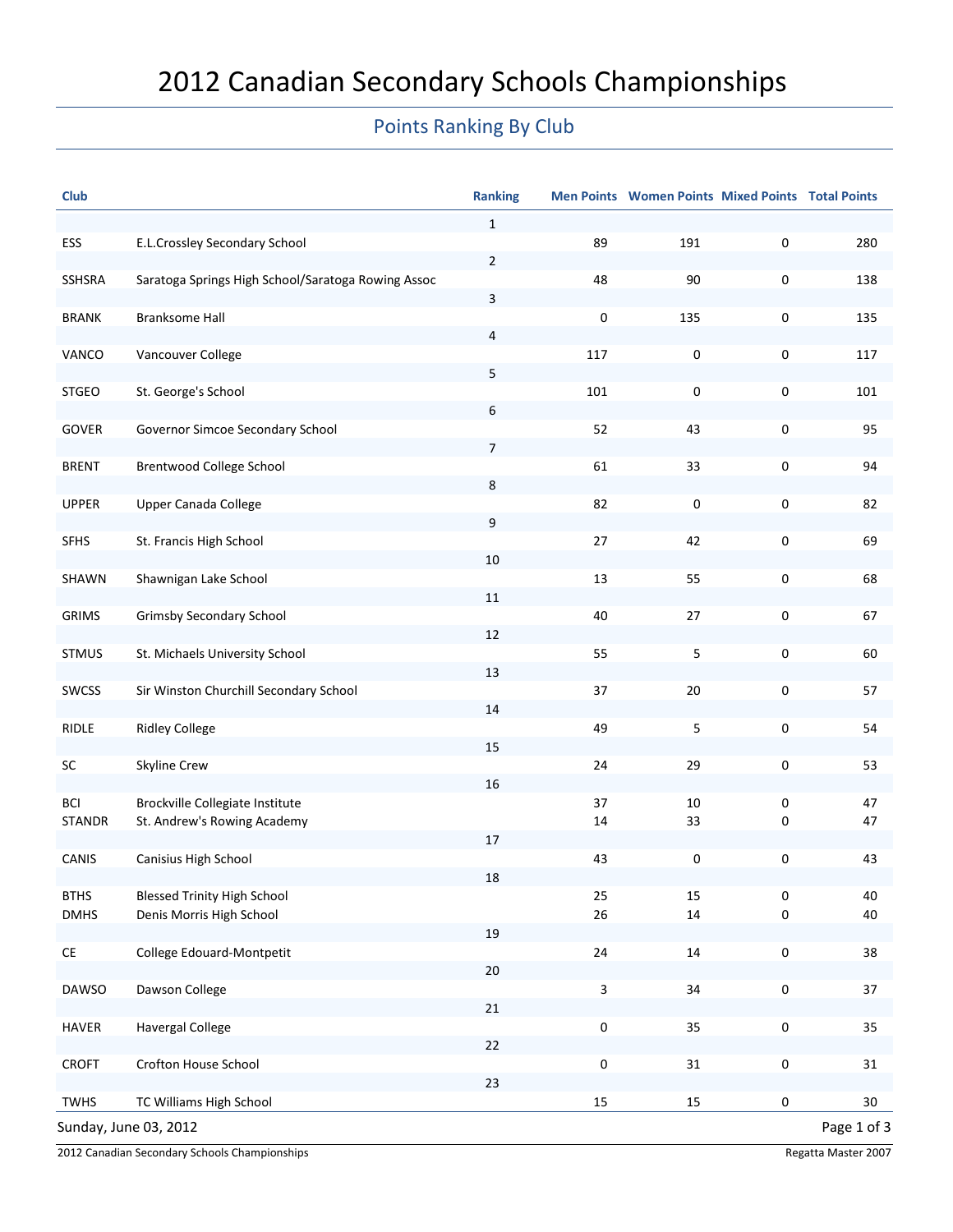## Points Ranking By Club

| <b>Club</b>   |                                                   | <b>Ranking</b> |    | Men Points Women Points Mixed Points Total Points |   |    |
|---------------|---------------------------------------------------|----------------|----|---------------------------------------------------|---|----|
|               |                                                   | 24             |    |                                                   |   |    |
| <b>CLAREM</b> | Claremont Secondary School/Greater Victoria Youth |                | 17 | 11                                                | 0 | 28 |
| <b>WESTD</b>  | Westdale Secondary School                         |                | 4  | 24                                                | 0 | 28 |
|               |                                                   | 25             |    |                                                   |   |    |
| CS            | Collingwood School                                |                | 1  | 23                                                | 0 | 24 |
|               |                                                   | 26             |    |                                                   |   |    |
| AAPHSC        | Ann Arbor Pioneer High School Crew                |                | 14 | 8                                                 | 0 | 22 |
|               |                                                   | 27             |    |                                                   |   |    |
| <b>JFRCVI</b> | John F. Ross Collegiate Vocational Institute      |                | 0  | 20                                                | 0 | 20 |
| <b>RCHS</b>   | Riverview Community High School                   |                | 4  | 16                                                | 0 | 20 |
|               |                                                   | 28             |    |                                                   |   |    |
| <b>WPSS</b>   | West Park Secondary School                        |                | 18 | 0                                                 | 0 | 18 |
|               |                                                   | 29             |    |                                                   |   |    |
| GCI           | Glebe Collegiate Institute                        |                | 8  | 8                                                 | 0 | 16 |
|               |                                                   | 30             |    |                                                   |   |    |
| ÉSCJ          | École secondaire catholique Jean-Vanier           |                | 15 | 0                                                 | 0 | 15 |
| <b>KCV</b>    | Kingston Collegiate and VI                        |                | 0  | 15                                                | 0 | 15 |
| <b>SPCS</b>   | St. Peter Catholic Secondary                      |                | 0  | 15                                                | 0 | 15 |
|               |                                                   | 31             |    |                                                   |   |    |
| <b>LPSS</b>   | Lorne Park Secondary School                       |                | 14 | 0                                                 | 0 | 14 |
|               |                                                   | 32             |    |                                                   |   |    |
| <b>MSS</b>    | Mayfield Secondary School                         |                | 2  | 11                                                | 0 | 13 |
|               |                                                   | 33             |    |                                                   |   |    |
| <b>ASHS</b>   | Adam Scott High School                            |                | 8  | 4                                                 | 0 | 12 |
| <b>NOTRE</b>  | Notre Dame College School                         |                | 0  | 12                                                | 0 | 12 |
|               |                                                   | 34             |    |                                                   |   |    |
| <b>BJMHS</b>  | Bishop James Mahoney High School                  |                | 0  | 10                                                | 0 | 10 |
| COLLE         | College Laval                                     |                | 0  | 10                                                | 0 | 10 |
| <b>HOLYA</b>  | Holy Angels Academy                               |                | 0  | 10                                                | 0 | 10 |
|               |                                                   | 35             |    |                                                   |   |    |
| <b>HOLYC</b>  | <b>Holy Cross</b>                                 |                | 4  | 4                                                 | 0 | 8  |
| SMS           | St Mary School                                    |                | 0  | 8                                                 | 0 | 8  |
| <b>SJCI</b>   | St. Josephs Collegiate Institute                  |                | 8  | 0                                                 | 0 | 8  |
|               |                                                   | 36             |    |                                                   |   |    |
| <b>OAKRI</b>  | Oakridge Secondary School                         |                | 0  | $\overline{7}$                                    | 0 | 7  |
|               |                                                   | 37             |    |                                                   |   |    |
| <b>LISGA</b>  | Lisgar Collegiate Institute                       |                | 6  | 0                                                 | 0 | 6  |
| PARK          | Park School                                       |                | 0  | 6                                                 | 0 | 6  |
| <b>RESURR</b> | Resurrection Catholic Secondary School            |                | 6  | 0                                                 | 0 | 6  |
|               |                                                   | 38             |    |                                                   |   |    |
| <b>CDS</b>    | Cegep de Sherbrooke                               |                | 5  | 0                                                 | 0 | 5  |
| <b>FHSNO</b>  | Forest Hills Northern High School                 |                | 0  | 5                                                 | 0 | 5  |
| <b>MHS</b>    | Mathews High School                               |                | 5  | 0                                                 | 0 | 5  |
| OLSM          | Orchard Lake St. Mary's                           |                | 5  | 0                                                 | 0 | 5  |
| ROTHESAY      | Rothesay High School                              |                | 0  | 5                                                 | 0 | 5  |
|               |                                                   | 39             |    |                                                   |   |    |
| <b>EDENH</b>  | Eden High School                                  |                | 0  | 4                                                 | 0 | 4  |
| <b>NANA</b>   | Nanaimo District Secondary School                 |                | 0  | 4                                                 | 0 | 4  |
| SAINTJ        | Saint John High School                            |                | 0  | 4                                                 | 0 | 4  |
| SAINT         | Saint Paul High School                            |                | 0  | 4                                                 | 0 | 4  |
|               |                                                   |                |    |                                                   |   |    |
|               |                                                   |                |    |                                                   |   |    |

Sunday, June 03, 2012 2001

2012 Canadian Secondary Schools Championships **Regatta Master 2007** Regatta Master 2007